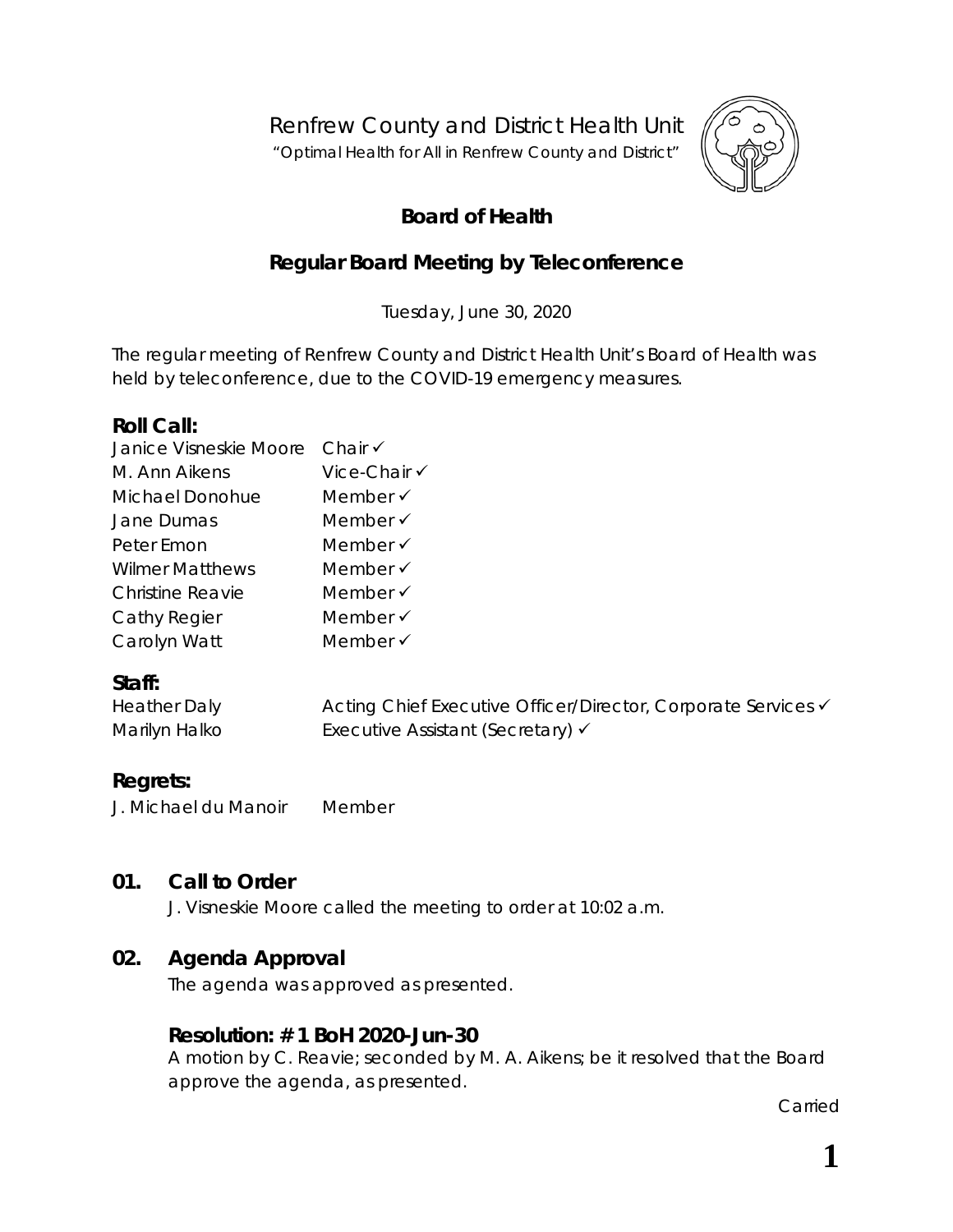| Yes | <b>Name of Board Member</b>    | <b>No</b> |
|-----|--------------------------------|-----------|
|     | Aikens, M. Ann                 |           |
|     | Donohue, Michael               |           |
|     | du Manoir, J. Michael (absent) |           |
|     | Dumas, Jane                    |           |
|     | Emon, Peter                    |           |
|     | Matthews, Wilmer               |           |
|     | Reavie, Christine              |           |
|     | Regier, Cathy                  |           |
|     | Visneskie Moore, Janice        |           |
|     | Watt, Carolyn                  |           |
| y   | <b>Totals</b>                  |           |

#### **Recorded Vote**

**Carried by: 9-0 Lost by:**

### **03. Declarations of Conflict of Interest**

There were no declarations of conflict of interest.

### **04. Minutes of Previous Meetings (Approval)**

- a. Regular Board Meeting Minutes 2020-May-26 The meeting minutes for the Regular Board meeting held on Tuesday, May 26, 2020, via teleconference, were approved, with the following amendments:
	- Resolution #2—seconded by C. Watt; was replaced with seconded by C. Regier;
	- In the Dr. Cushman's *Report to the Board* pages 4, 5 and 6 were extracted from the Report and revised versions of pages 4, 5 and 6 were added as an addendum
	- in the first paragraph on page 4—*It was noted that the decision was contrary to the Board's procedural by-law. However,*—was removed.

### **Resolution: # 2 BoH 2020-Jun-30**

A motion by W. Matthews; seconded by C. Regier; be it resolved that the Board approve the minutes from the Regular Board meeting held on Tuesday, May 26, 2020, as amended.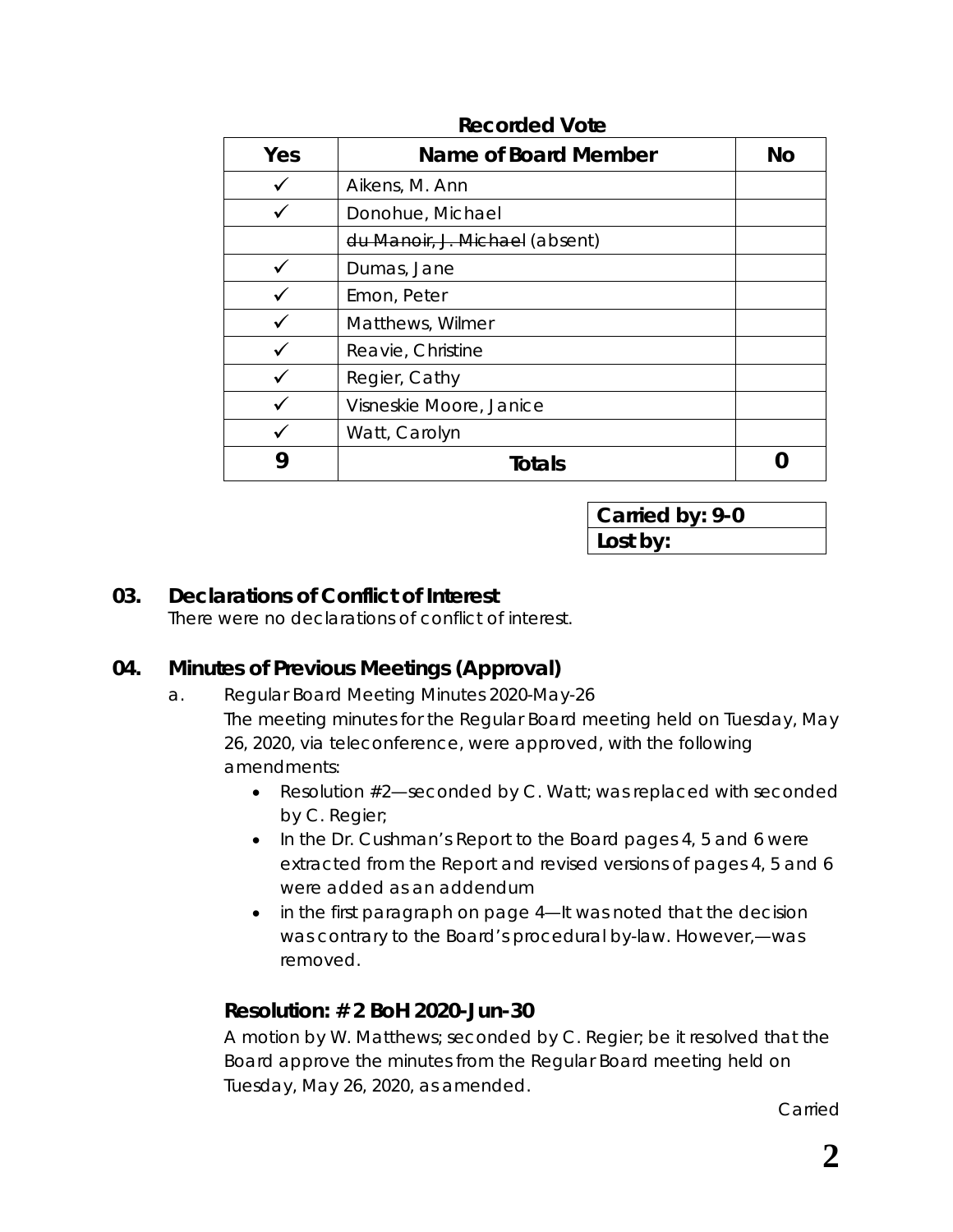| Yes | Name of Board Member           | No |
|-----|--------------------------------|----|
|     | Aikens, M. Ann                 |    |
|     | Donohue, Michael               |    |
|     | du Manoir, J. Michael (absent) |    |
|     | Dumas, Jane                    |    |
|     | Emon, Peter                    |    |
|     | Matthews, Wilmer               |    |
|     | Reavie, Christine              |    |
|     | Regier, Cathy                  |    |
|     | Visneskie Moore, Janice        |    |
|     | Watt, Carolyn                  |    |
|     | <b>Totals</b>                  |    |

#### **Recorded Vote**

**Carried by: 9-0 Lost by:**

At 10:09 a.m., Dr. Robert Cushman, Acting Medical Officer of Health joined the teleconference.

- b. Special Board Meeting Minutes 2020-May-27 With permission by the Chair, the Special Board meeting minutes were brought back to the table again, for reconsideration. The meeting minutes were approved, with the following amendments:
	- that the motion by M. Donohue and M. A. Aikens be added:

*Resolution: # 3 BoH 2020-May-27*

*A motion by M. Donohue; seconded by M. A. Aiken; be it resolved that the Board having received the revised budget projections for the renovation/relocation project which is revised to include bids received from the three prequalified General Contractors, May 22, 2020,*

*AND based on the selection committee's recommendation to proceed with the lowest bidder with ability to deliver the project to completion within project timelines,* 

*AND based on the successful meeting with the committee and the bidder to clarify and answer questions related to*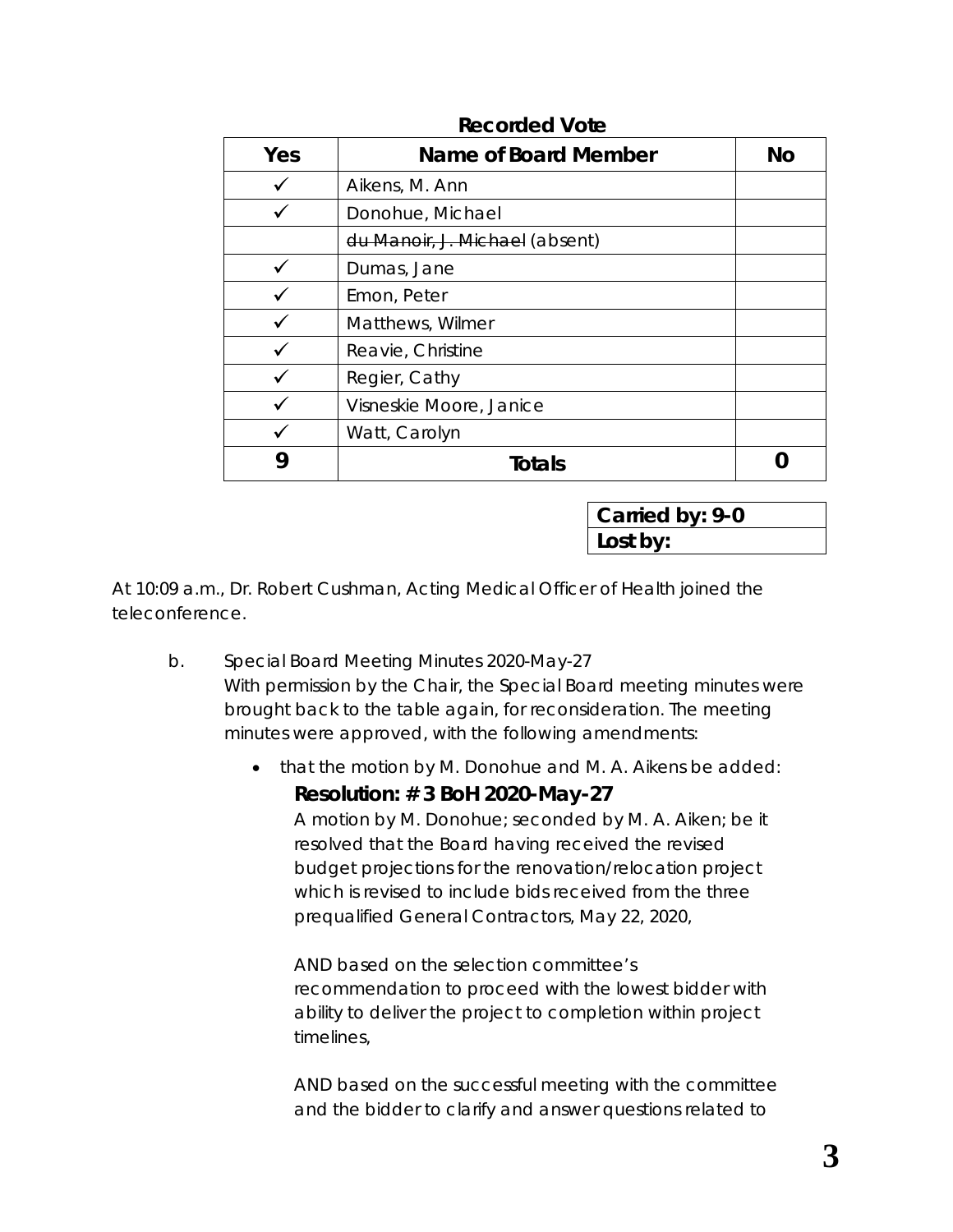*the successful completion of the project,* 

*THAT the board of health for Renfrew County and District Health Unit approve the committee's recommendation to proceed with the renovation and retrofit project immediately be brought back to the table.*

*Lost*

| Yes | <b>Name of Board Member</b> | Nο |
|-----|-----------------------------|----|
|     | Aikens, M. Ann              |    |
|     | Donohue, Michael            |    |
|     | du Manoir, J. Michael       |    |
|     | Dumas, Jane (absent)        |    |
|     | Emon, Peter                 |    |
|     | Matthews, Wilmer            |    |
|     | Reavie, Christine           |    |
|     | Regier, Cathy               |    |
|     | Visneskie Moore, Janice     |    |
|     | Watt, Carolyn               |    |
|     | <b>Totals</b>               |    |

#### **Recorded Vote**

**Carried by: Lost by: 9-0**

• all subsequent resolutions were renumbered accordingly.

#### **Resolution: # 3 BoH 2020-Jun-30**

A motion by M. A. Aikens; seconded by C. Watt; be it resolved that the Board approve the minutes from the Special Board meeting held on Wednesday, May 27, 2020, as amended.

Carried

| Yes<br>Name of Board Member |                                                | No |
|-----------------------------|------------------------------------------------|----|
|                             | Aikens, M. Ann                                 |    |
|                             | Donohue, Michael (temporarily vacated meeting) |    |
|                             | du Manoir, J. Michael (absent)                 |    |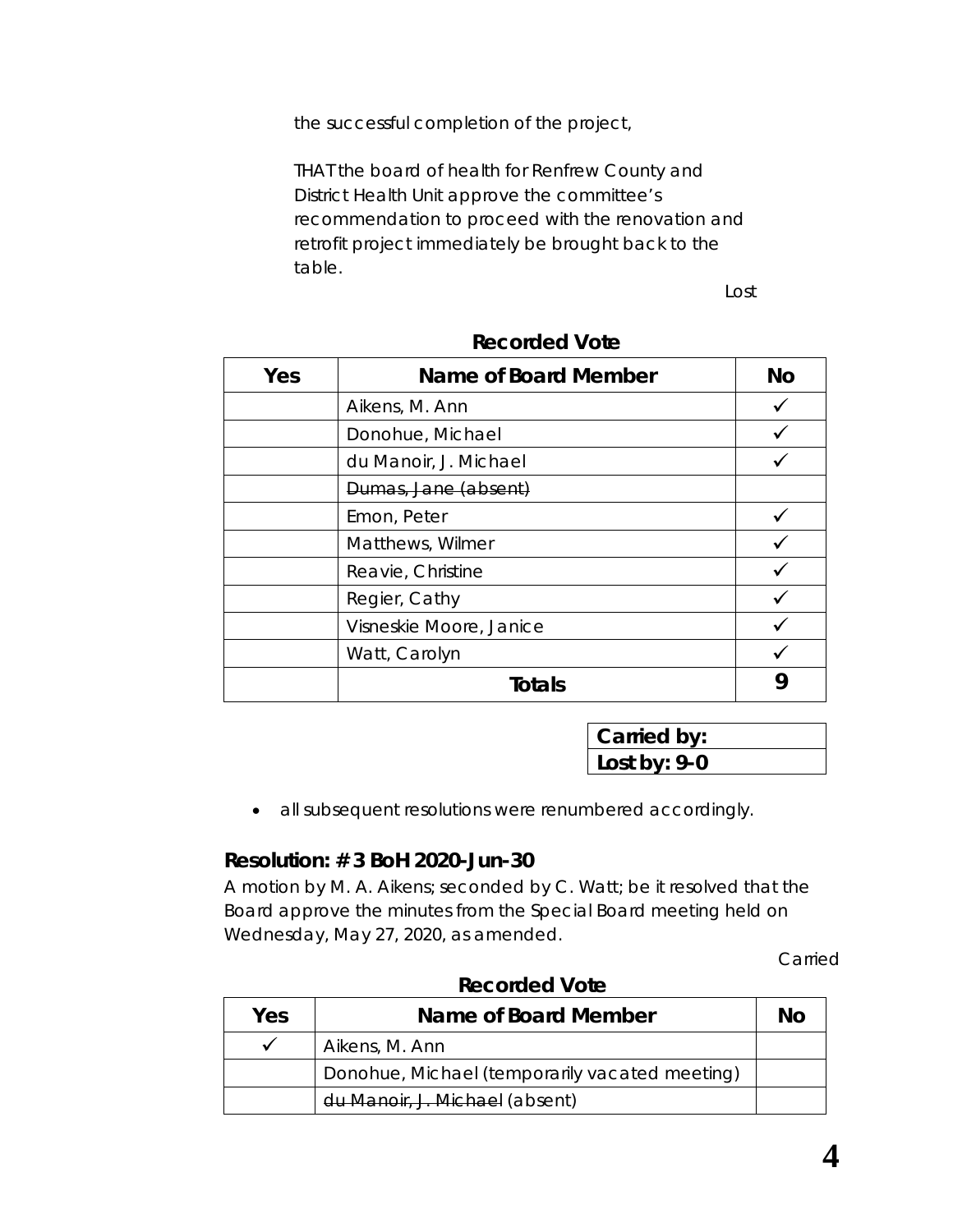|   | Dumas, Jane             |  |
|---|-------------------------|--|
|   | Emon, Peter             |  |
|   | Matthews, Wilmer        |  |
|   | Reavie, Christine       |  |
|   | Regier, Cathy           |  |
|   | Visneskie Moore, Janice |  |
|   | Watt, Carolyn           |  |
| 8 | <b>Totals</b>           |  |

**Carried by: 8-0 Lost by:**

### **05. Report to the Board—Acting Medical Officer of Health**

Dr. Robert Cushman, Acting Medical Officer of Health, Renfrew County and District Health Unit presented the following written report to the Board:

• [Report to the Board](https://www.rcdhu.com/wp-content/uploads/2020/07/05.-Report-to-the-Board-Acting-Medical-Officer-of-Health-June-2020.pdf)

Additional topics of discussion re: the COVID-19 pandemic, included:

- coming soon, the mandatory wearing of masks inside public places—a collective regional approach by Eastern Ontario Health Unit, Leeds, Grenville and Lanark District Health Unit, Ottawa Public Health and Renfrew County and District Public Health
- physical distancing, handwashing and the wearing of masks continues to be the best three options to stop the spread of COVID-19
- the use of air conditioners and fans in common rooms of social housing facilities in Renfrew County and District
- the re-opening of schools in September 2020
- update to RCDHU's Farmer's Markets procedures coming soon
- tents and canopies on restaurant patios.

### **Resolution: # 4 BoH 2020-Jun-30**

A motion by C. Reavie; seconded by W. Matthews; be it resolved that the Board accept the written report to the Board from Dr. Robert Cushman, Acting Medical Officer of Health.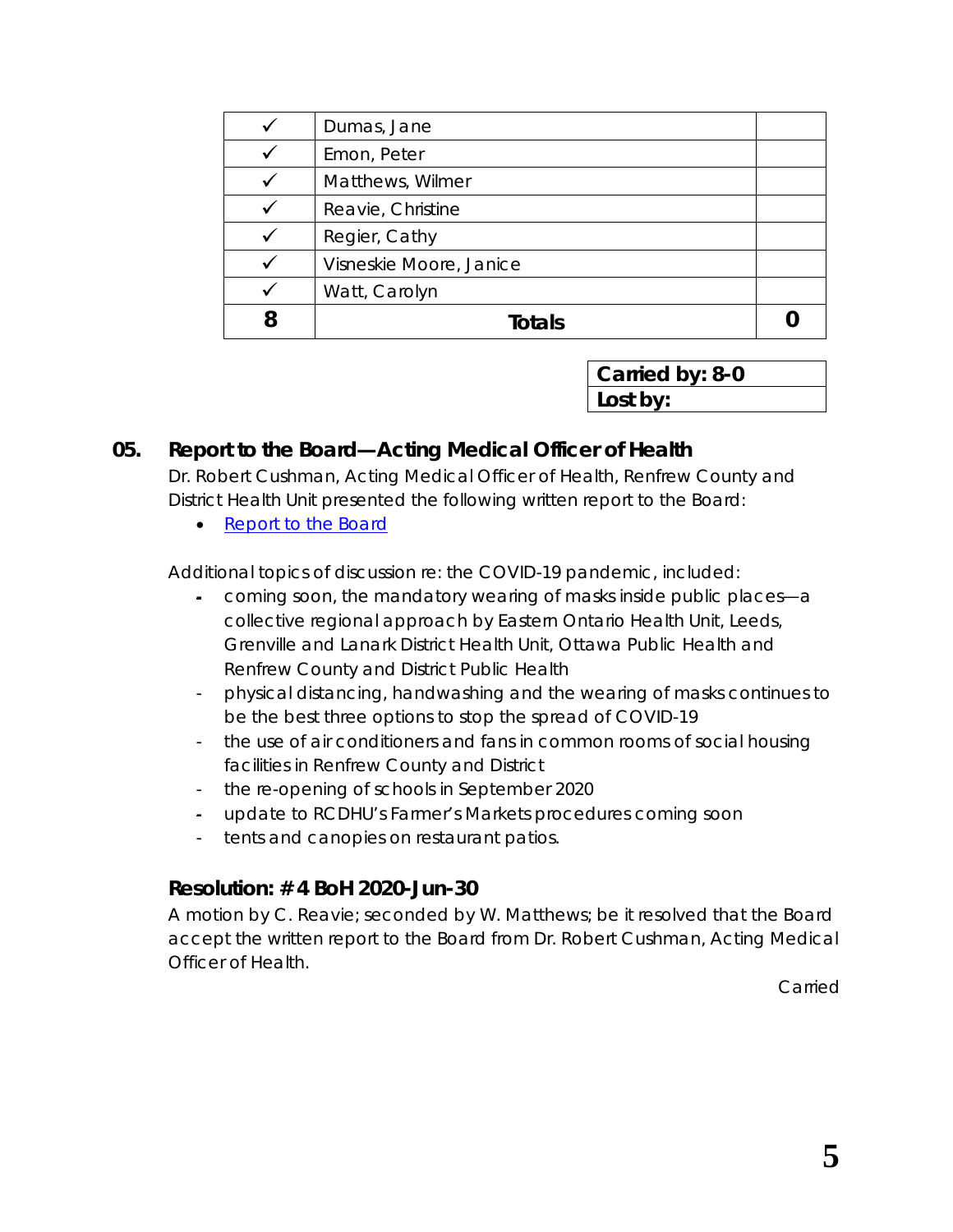| Yes | Name of Board Member           | No |
|-----|--------------------------------|----|
|     | Aikens, M. Ann                 |    |
|     | Donohue, Michael               |    |
|     | du Manoir, J. Michael (absent) |    |
|     | Dumas, Jane                    |    |
|     | Emon, Peter                    |    |
|     | Matthews, Wilmer               |    |
|     | Reavie, Christine              |    |
|     | Regier, Cathy                  |    |
|     | Visneskie Moore, Janice        |    |
|     | Watt, Carolyn                  |    |
|     | <b>Totals</b>                  |    |

### **Recorded Vote**

**Carried by: 9-0 Lost by:**

# **06. Correspondence**

The Board received the following correspondence:

|       | Subject:                                                                   | From:                                  | Action:                                                                                                                                             |  |
|-------|----------------------------------------------------------------------------|----------------------------------------|-----------------------------------------------------------------------------------------------------------------------------------------------------|--|
| a.    | Basic Income for Income<br>Security during COVID-19<br>Pandemic and Beyond | • Timiskaming Health<br>Unit           | Sent by email on<br>$\bullet$<br>2020-Jun-12<br>Send a letter of<br>$\bullet$<br>endorsement<br>(see Resolution: $# 5$<br>BoH 2020-Jun-30<br>below) |  |
| $b$ . | Letter to Ontario Health<br><b>CEO</b>                                     | • Grey Bruce Public<br>Health          | • Sent by email on<br>2020-Jun-12<br>• Received as<br>information                                                                                   |  |
| $C$ . | Announcement re<br>Dr. Klassen                                             | • Huron Perth Public<br>Health         | • Sent by email on<br>2020-Jun-12<br>Received as<br>$\bullet$<br>information                                                                        |  |
| d.    | Letter of congratulations<br>with OIC for M. A. Aikens                     | • Christine Elliott,<br>Deputy Premier | Sent to recipient on<br>$\bullet$<br>2020-Jun-16                                                                                                    |  |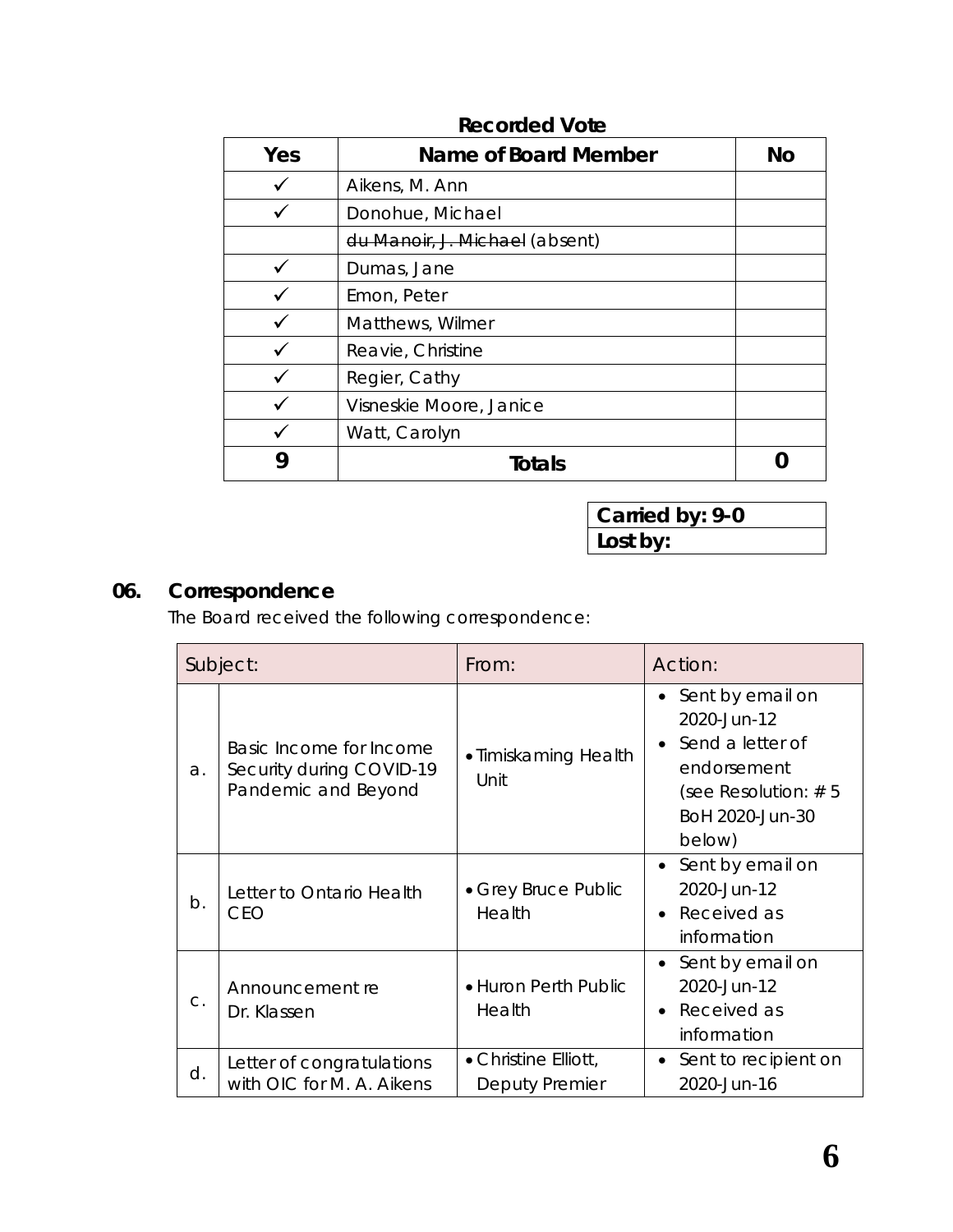|    |                                                                                                                     | and Minister of<br>Health                                                     |                                                                                                                             |
|----|---------------------------------------------------------------------------------------------------------------------|-------------------------------------------------------------------------------|-----------------------------------------------------------------------------------------------------------------------------|
| е. | Letter of congratulations<br>with OIC for W. Matthews                                                               | • Christine Elliott,<br><b>Deputy Premier</b><br>and Minister of<br>Health    | • Sent to recipient on<br>2020-Jun-16                                                                                       |
| f. | Signed Support for alPHa<br>Response to the Discussion<br>Paper                                                     | · Haliburton,<br>Kawartha Pine<br><b>Ridge District</b><br><b>Health Unit</b> | • Sent by email on<br>2020-Jun-22<br>Send a letter of<br>endorsement<br>(see Resolution: $# 6$<br>BoH 2020-Jun-30<br>below) |
| g. | Letter of Support for Basic<br>Income                                                                               | · Haliburton,<br>Kawartha Pine<br><b>Ridge District</b><br><b>Health Unit</b> | • Sent by email on<br>2020-Jun-22<br>Received as<br>information                                                             |
| h. | Signed Support for EOHU<br>and alPHa Request to<br>Pause PH Modernization                                           | · Haliburton,<br>Kawartha Pine<br><b>Ridge District</b><br><b>Health Unit</b> | Sent by email on<br>2020-Jun-22<br>Send a letter of<br>endorsement<br>(see Resolution: $# 7$<br>BoH 2020-Jun-30<br>below)   |
| i. | <b>Clarification on Ministry's</b><br>Criteria to Move to Stage<br>3 in the Framework for<br>Reopening Our Province | • Board of Health for<br>the County of<br>Lambton                             | Sent by email on<br>2020-Jun-22<br>Received as<br>$\bullet$<br>information                                                  |
| j. | Letter of Support for Basic<br>Income                                                                               | • Peterborough<br><b>Public Health</b>                                        | Sent by email on<br>$\bullet$<br>2020-Jun-25<br>Received as<br>information                                                  |

06. a. [Basic Income for Income Security during COVID-19 Pandemic and Beyond](http://portal.rcdhu.com/board/wp-content/uploads/2020/06/Letter-Basic-Income-for-Income-Security-COVID-19-Pandemic-and-Beyond-Jun-2020.pdf) **Resolution: # 5 BoH 2020-Jun-30**

A motion by P. Emon; seconded by W. Matthews; be it resolved that the Board support the following resolution regarding basic income and income security during COVD-19 pandemic and beyond from Timiskaming Health Unit and send a letter of endorsement:

*MOTION #26R-2020 Moved by: Kim Gauthier*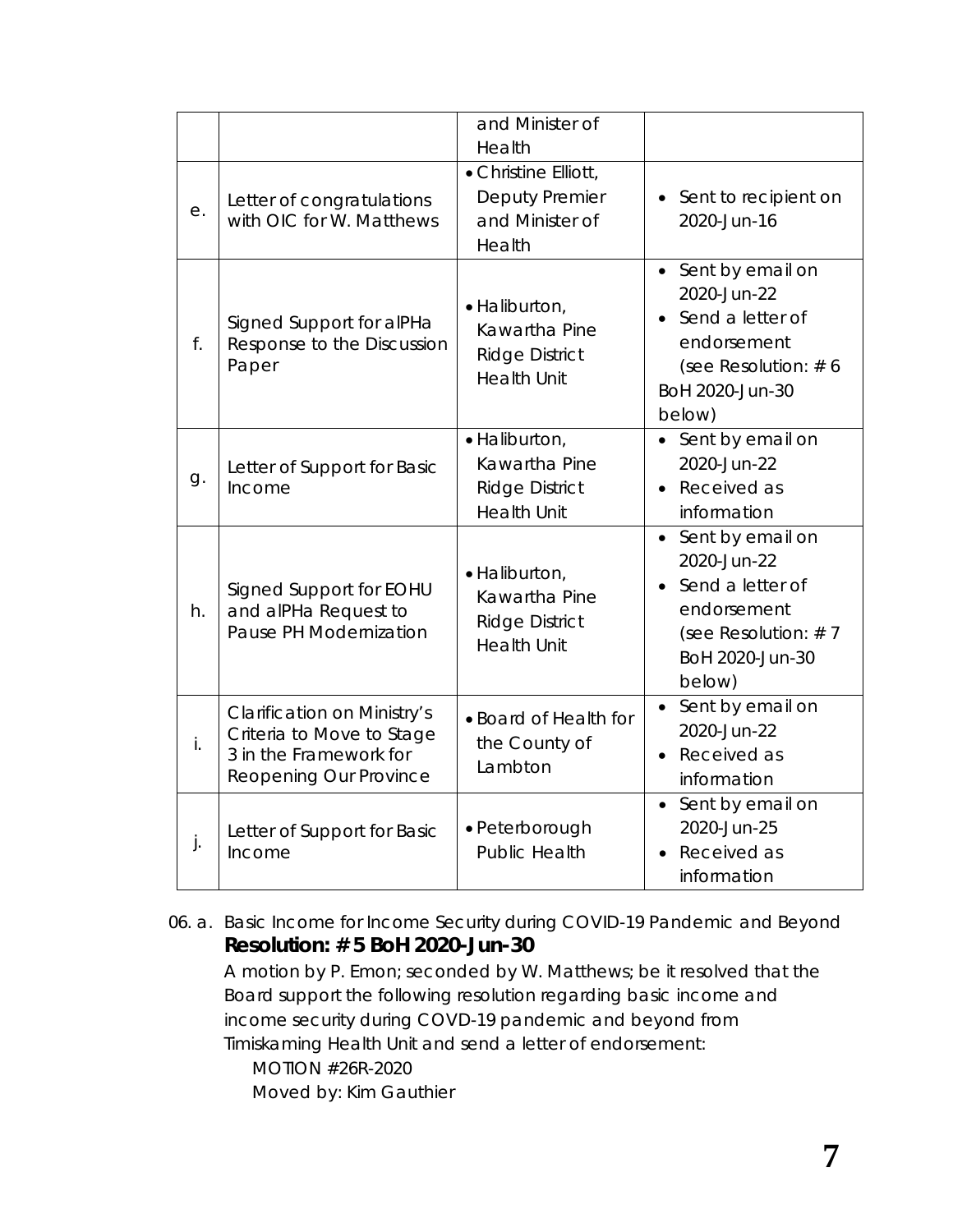*Seconded by: Patrick Kiely* 

*BE IT RESOLVED that the Board of Health endorses the Simcoe Muskoka District Health Unit (SMDHU) call for the federal government to 'take swift and immediate action on the evolution of the CERB Benefit into legislation for a basic income as an effective long-term response to the problems of income insecurity, persistent poverty and household food insecurity, as well as a response to the economic impact of the COVID-19 pandemic';* 

*AND FURTHER THAT Prime Minister Trudeau, Deputy Prime Minister Freeland and Minister Morneau, Timiskaming's MPs, MPPs and Chief Medical Officer of Health, and all Ontario boards of health are so advised.* 

Carried

| Yes | Name of Board Member           | <b>No</b> |
|-----|--------------------------------|-----------|
|     | Aikens, M. Ann                 |           |
|     | Donohue, Michael               |           |
|     | du Manoir, J. Michael (absent) |           |
|     | Dumas, Jane                    |           |
|     | Emon, Peter                    |           |
|     | Matthews, Wilmer               |           |
|     | Reavie, Christine              |           |
|     | Regier, Cathy                  |           |
|     | Visneskie Moore, Janice        |           |
|     | Watt, Carolyn                  |           |
| 8   | <b>Totals</b>                  |           |

**Recorded Vote**

**Carried by: 8-1 Lost by:**

#### 06. f. [Signed Support for alPHa Response to the Discussion Paper](http://portal.rcdhu.com/board/wp-content/uploads/2020/06/06.-f.-Signed-Support-for-alPHa-Response-to-the-Discussion-Paper.pdf) **Resolution: # 6 BoH 2020-Jun-30**

A motion by P. Emon; seconded by M. Donohue; be it resolved that the Board send a letter of support endorsing the following Haliburton, Kawartha, Pine Ridge District Health Unit's Board of Health motion regarding a signed support for alPHa response to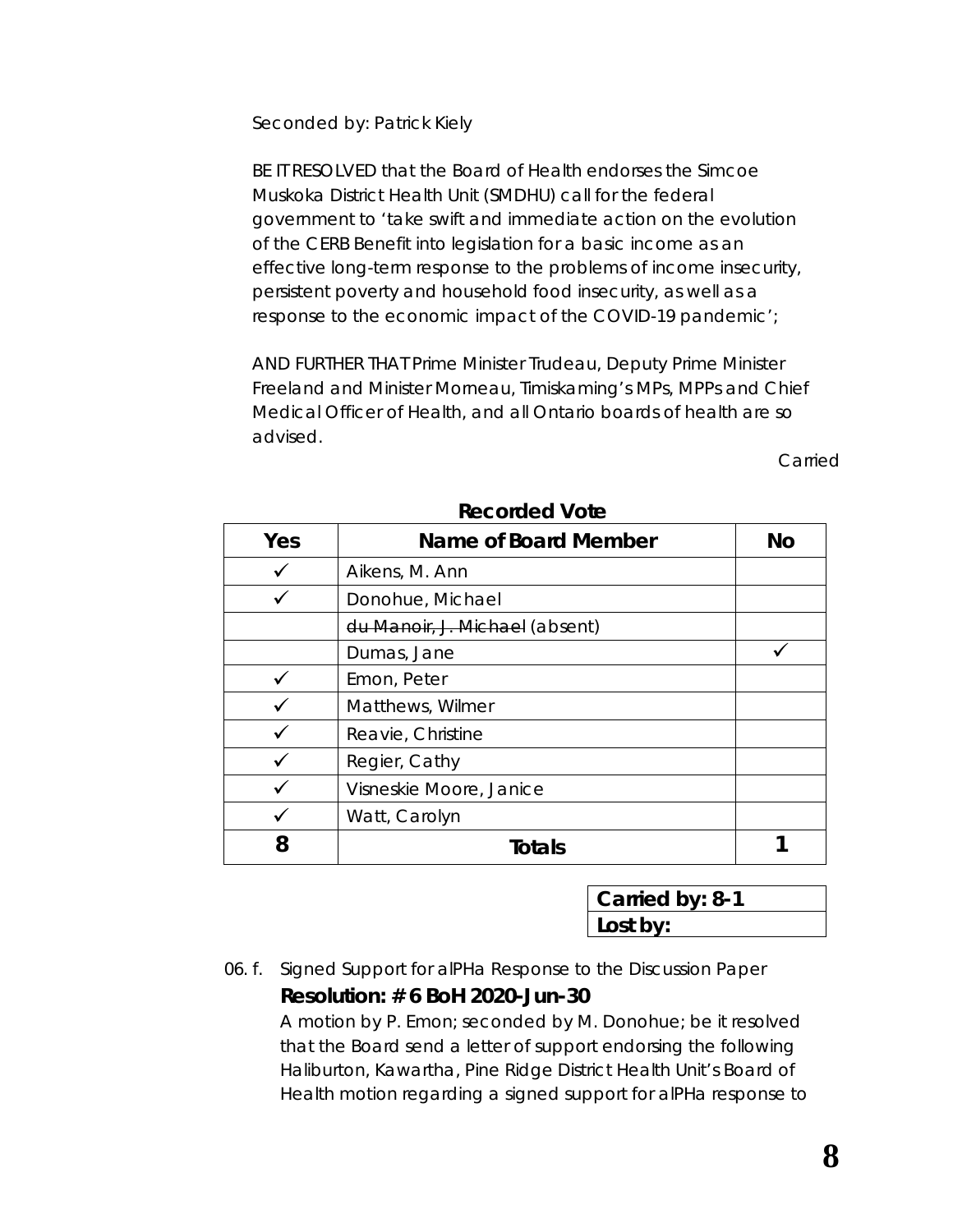the discussion paper:

*THAT the Association of Local Public Health Agencies' response to the Public Health Modernization Discussion Paper be endorsed and THAT a letter of support be sent to The Honourable Christine Elliott.*

Carried

| Yes | Name of Board Member           | <b>No</b> |
|-----|--------------------------------|-----------|
|     | Aikens, M. Ann                 |           |
|     | Donohue, Michael               |           |
|     | du Manoir, J. Michael (absent) |           |
|     | Dumas, Jane                    |           |
|     | Emon, Peter                    |           |
|     | Matthews, Wilmer               |           |
|     | Reavie, Christine              |           |
|     | Regier, Cathy                  |           |
|     | Visneskie Moore, Janice        |           |
|     | Watt, Carolyn                  |           |
|     | Totals                         |           |

**Recorded Vote**

**Carried by: 9-0 Lost by:**

06. h. [Signed Support for EOHU and alPHa Request to Pause PH](http://portal.rcdhu.com/board/wp-content/uploads/2020/06/06.-h.-Signed-Support-for-EOHU-alPHa-Request-to-Pause-PH-Modernization.pdf)  [Modernization](http://portal.rcdhu.com/board/wp-content/uploads/2020/06/06.-h.-Signed-Support-for-EOHU-alPHa-Request-to-Pause-PH-Modernization.pdf)

### **Resolution: # 7 BoH 2020-Jun-30**

A motion by P. Emon; seconded by C. Reavie; be it resolved that the Board endorse the following Haliburton, Kawartha, Pine Ridge District Health Unit's (HKPR District Health Unit) Board of Health motion regarding signed support for EOHU and alPHa request to pause public health modernization and write a letter of support:

*THAT the correspondence sent by the Eastern Ontario Health Unit to the Minister of Health regarding the 2020 Municipal Cost Share of Public Health Funding (attached), and the correspondence sent by the Association of Local Public Health Agencies to the Minister of Health requesting consideration of a pause on the Public Health*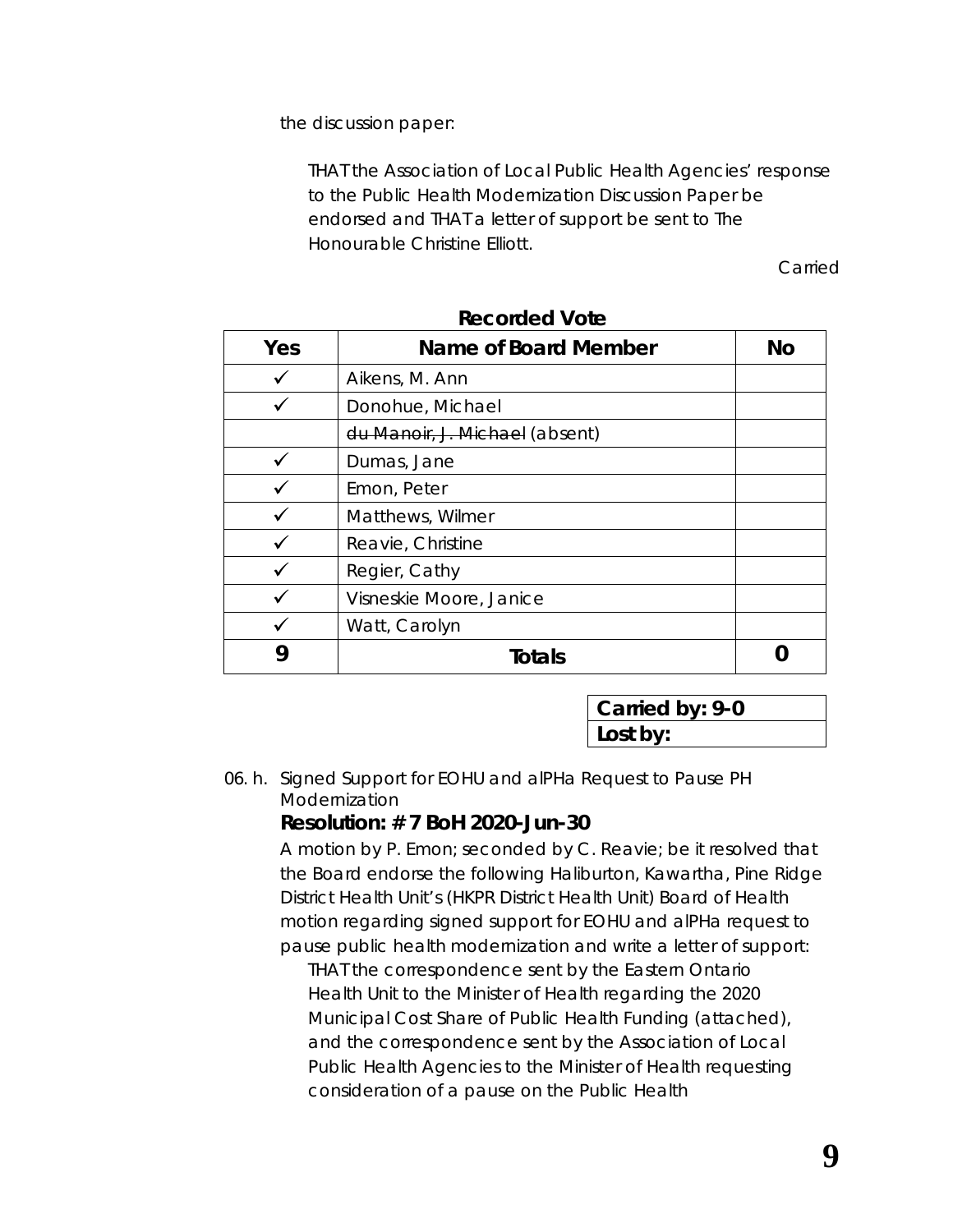*Modernization initiative (attached) be endorsed; and THAT the provincial share of public health funding be reinstated to its previous level; and THAT a letter of support be sent to The Honourable Christine Elliott.* 

*The Board Health agrees with the Eastern Ontario Health Unit and the Association of Local Public Health Agencies that the Public Health Modernization process should be deferred until after the COVID-19 response is examined and that public health funding should be restored to its previous level for 2020.* 

Carried

| Yes | Name of Board Member           | No |
|-----|--------------------------------|----|
|     | Aikens, M. Ann                 |    |
|     | Donohue, Michael               |    |
|     | du Manoir, J. Michael (absent) |    |
|     | Dumas, Jane                    |    |
|     | Emon, Peter                    |    |
|     | Matthews, Wilmer               |    |
|     | Reavie, Christine              |    |
|     | Regier, Cathy                  |    |
|     | Visneskie Moore, Janice        |    |
|     | Watt, Carolyn                  |    |
|     | <b>Totals</b>                  |    |

| <b>Recorded Vote</b> |  |
|----------------------|--|
|----------------------|--|

**Carried by: 9-0 Lost by:**

### **07. Staff Reports**

a. Report to the Board—Briefing Note

H. Daly provided the following briefing note and schedules during the report to the Board:

- **[Briefing Note](https://www.rcdhu.com/wp-content/uploads/2020/07/07.-a.-Briefing-Note-Daly-June-2020.pdf)** 
	- i. Schedule A-Q1 Financial
	- ii. [Schedule B—Ministry of Health 2019 Settlement](https://www.rcdhu.com/wp-content/uploads/2020/07/07.-a.-ii.-MOH-2019-Settlement-Schedule-B.pdf)
	- iii. Schedule C-Ministry of Children, Community and Social Services [\(MCCSS\) 2019 Settlement.](https://www.rcdhu.com/wp-content/uploads/2020/07/07.-a.-iii.-MCCSS-2019-Settlement-Schedule-C.pdf)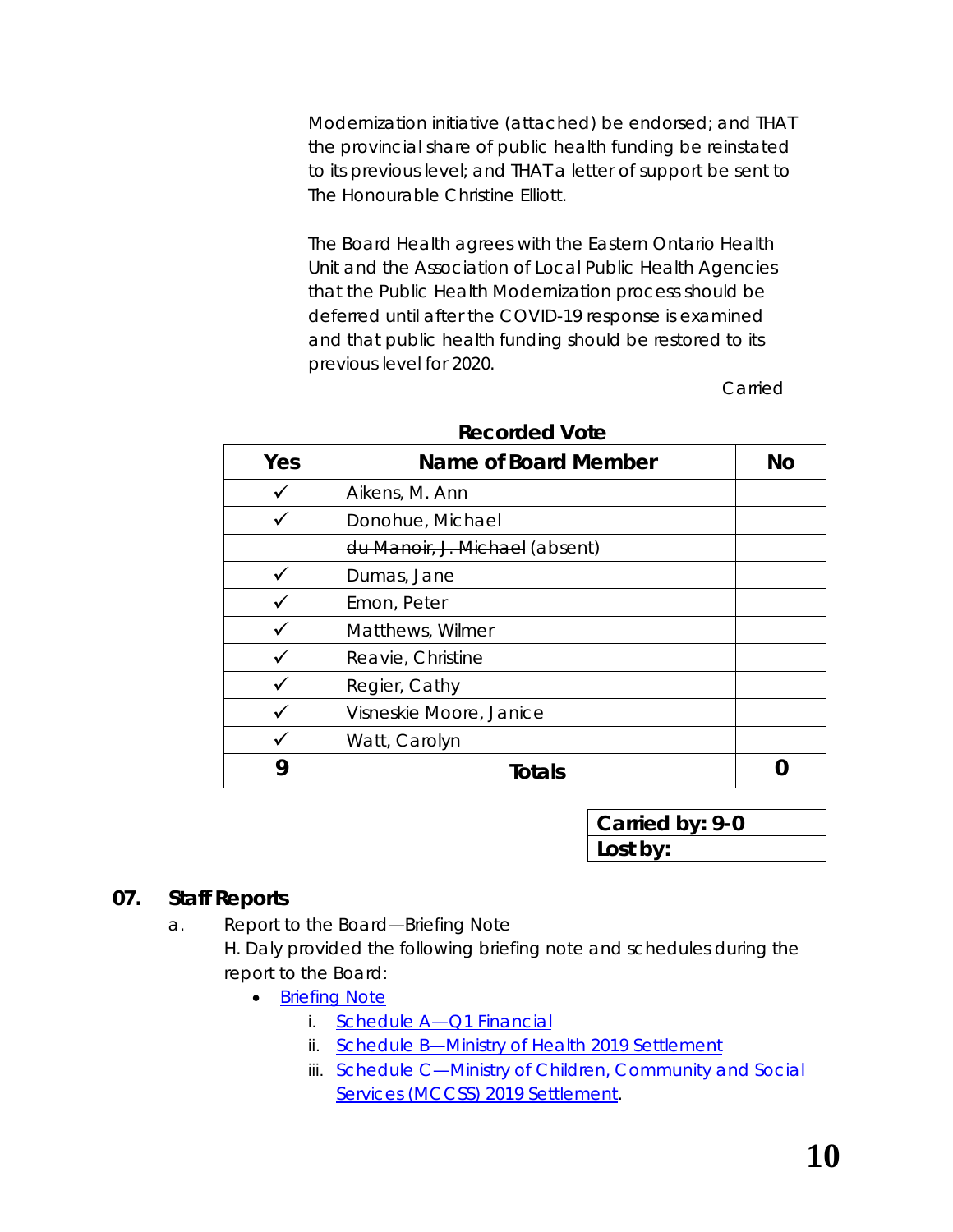On behalf of the residents of Renfrew County and District, Board Members commended H. Daly and her team for the accuracy in reporting, forecasting, and adherence to budget per the 2019 reporting.

After a fulsome discussion the following motions were brought before the Board for consideration:

### **Resolution: # 8 BoH 2020-Jun-30**

A motion by M. A. Aikens; seconded by W. Matthews; be it resolved that the Board in accordance with By-Law Number 2013-02 Banking and Finance By-Law, Article 2, authorizes the Acting Chief Executive Officer (CEO(A))/ Director, Corporate Services to:

- 1. Continue to hold the Corporate credit card (Mastercard) facility at \$30,000 with the Bank of Montreal (BMO).
- 2. Temporarily increase the Overdraft Lending Facility (ODL) with BMO to ensure sufficient cash flow for daily operations during construction. The ODL will be temporarily increased from \$500,000 to \$1.25M effective immediately. This will reduce once again to \$500,000 on January 1, 2021.
- 3. Continue to hold the one-time funding facility to assist with the renovations for the fit up and relocation to the new office space at 141 Lake Street, Pembroke, ON. The amount of this facility to be up to \$2M.

Carried

| Yes | Name of Board Member           | No |
|-----|--------------------------------|----|
|     | Aikens, M. Ann                 |    |
|     | Donohue, Michael               |    |
|     | du Manoir, J. Michael (absent) |    |
|     | Dumas, Jane                    |    |
|     | Emon, Peter                    |    |
|     | Matthews, Wilmer               |    |
|     | Reavie, Christine              |    |
|     | Regier, Cathy                  |    |
|     | Visneskie Moore, Janice        |    |
|     | Watt, Carolyn                  |    |
|     | Totals                         |    |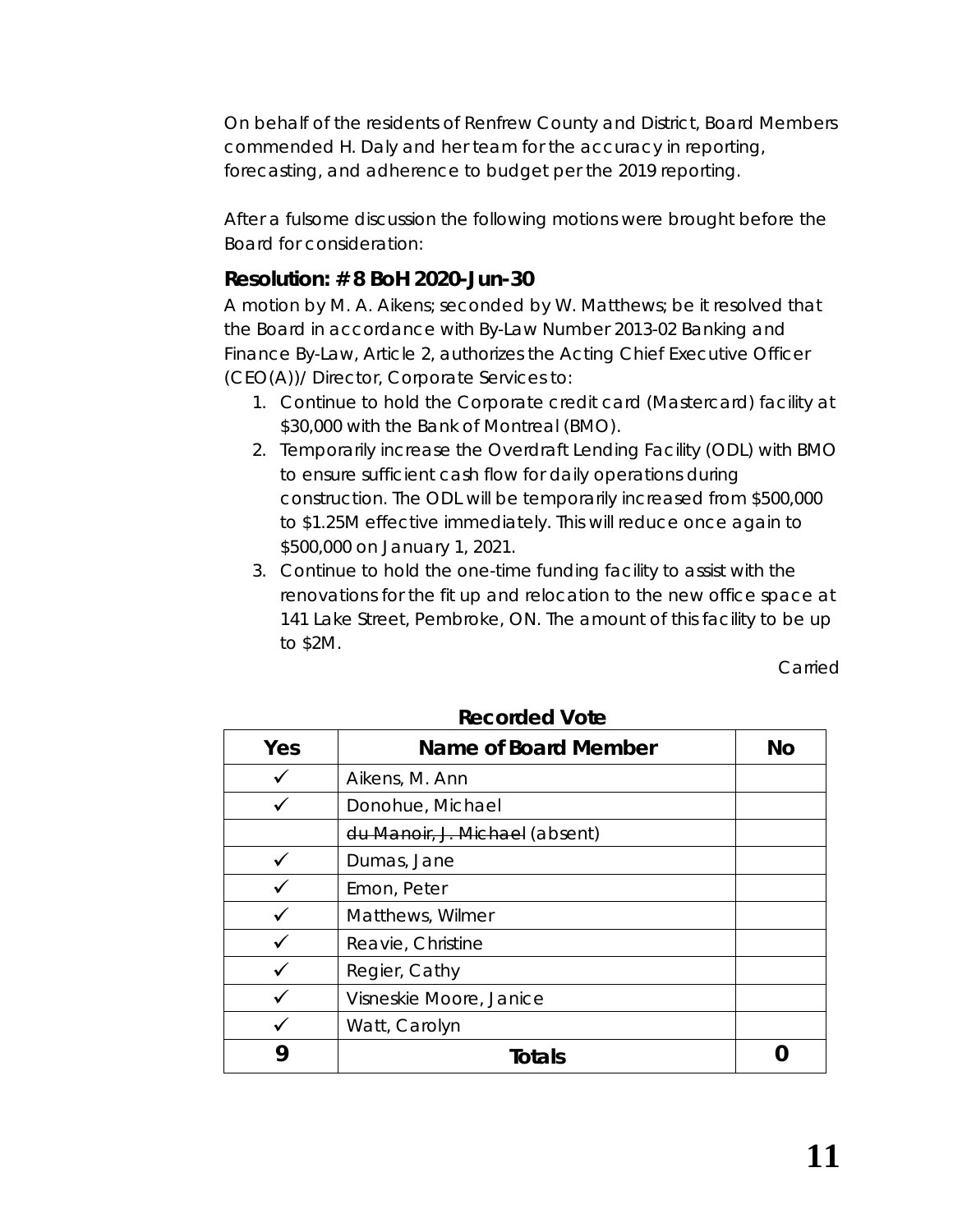| Carried by: 9-0 |  |
|-----------------|--|
| Lost by:        |  |

### **Resolution: # 9 BoH 2020-Jun-30**

A motion by M. Donohue; seconded by P. Emon; that the draft resolution regarding reimbursement for fit-up costs be amended to recite the specific responsibilities identified and agreed to in an email from the landlord at 141 Lake Street and that staff be directed to as soon as possible complete a formal agreement with the landlord.

Carried

| Yes | Name of Board Member           | No |
|-----|--------------------------------|----|
|     | Aikens, M. Ann                 |    |
|     | Donohue, Michael               |    |
|     | du Manoir, J. Michael (absent) |    |
|     | Dumas, Jane                    |    |
|     | Emon, Peter                    |    |
|     | Matthews, Wilmer               |    |
|     | Reavie, Christine              |    |
|     | Regier, Cathy                  |    |
|     | Visneskie Moore, Janice        |    |
|     | Watt, Carolyn                  |    |
| g   | <b>Totals</b>                  |    |

| <b>Recorded Vote</b> |
|----------------------|
|----------------------|

**Carried by: 9-0 Lost by:**

#### **Resolution: # 10 BoH 2020-Jun-30**

A motion by M. A. Aikens; seconded by J. Dumas; be it resolved that the Board of Health agrees to accept a lump sum repayment for construction costs incurred to make repairs to the base building at Pembroke City Centre. Such repairs, specifically,

- 1. Renovation to the front entrance;
- 2. Addition of windows and a freight door to the north wall; and
- 3. Addition of a firewall separation between the ceiling of the lease premises and the mechanical room above;

are not part of the RCDHU suite but are necessary to complete the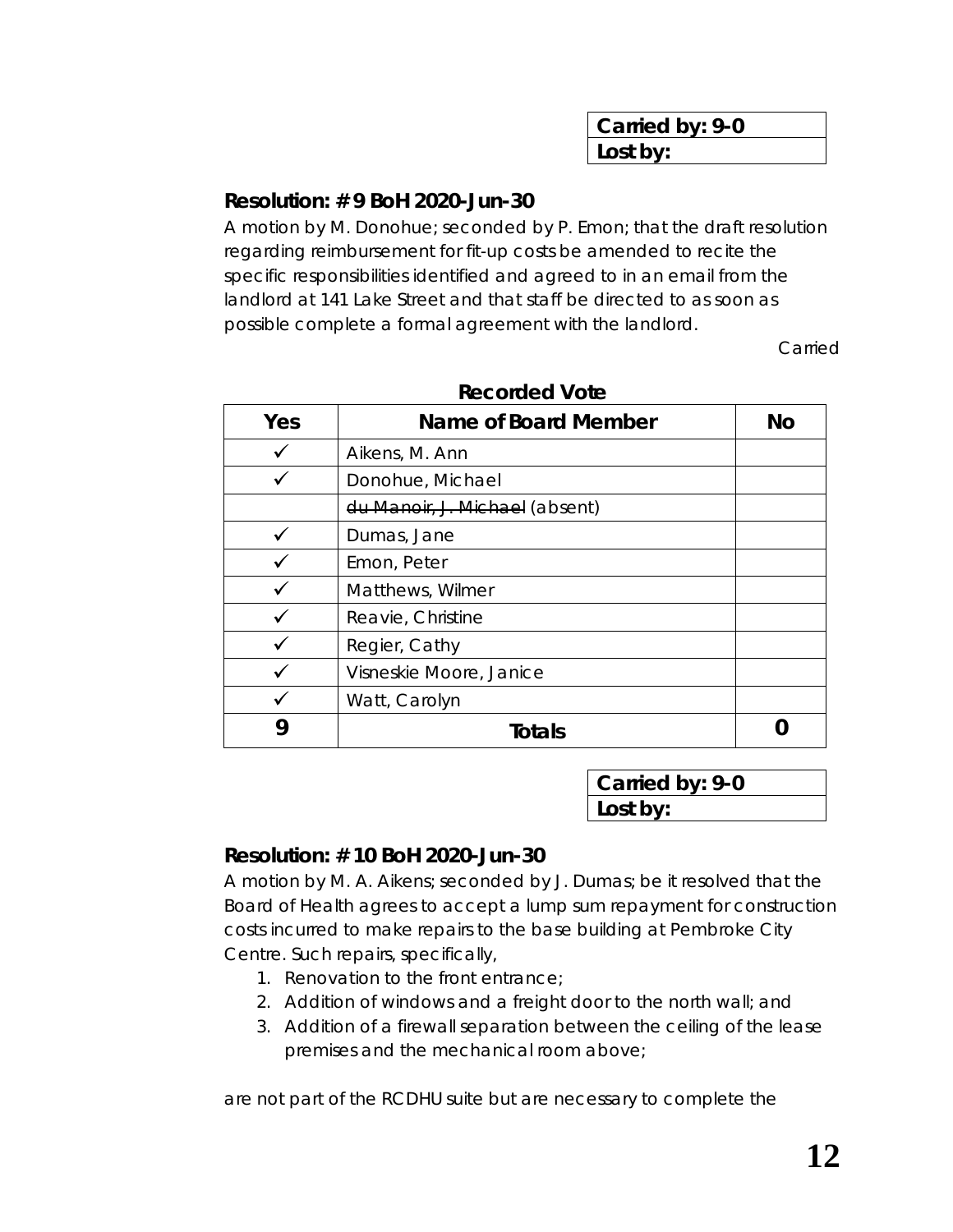renovation project. A lump sum payment in the amount of \$203,000 is to be received on or before March 15, 2021 in compensation for these costs. This amount represents an estimate at this time and final costs are to be determined at the end of the project. Staff are further directed to as soon as possible complete a formal agreement with the landlord.

Carried

| Yes | Name of Board Member           | <b>No</b> |
|-----|--------------------------------|-----------|
|     | Aikens, M. Ann                 |           |
|     | Donohue, Michael               |           |
|     | du Manoir, J. Michael (absent) |           |
|     | Dumas, Jane                    |           |
|     | Emon, Peter                    |           |
|     | Matthews, Wilmer               |           |
|     | Reavie, Christine              |           |
|     | Regier, Cathy                  |           |
|     | Visneskie Moore, Janice        |           |
|     | Watt, Carolyn                  |           |
|     | Totals                         |           |

**Recorded Vote**

**Carried by: 9-0 Lost by:**

### **Resolution: # 11 BoH 2020-Jun-30**

A motion by M. A. Aikens; seconded by C. Watt; be it resolved that the Board accepts the 2019 Annual Reconciliation Reports and Auditor Attestations for the Ministry of Health (MOH) and Ministry of Children, Community and Social Services (MCCSS) programs, as presented by H. Daly and directs the Chair and Acting CEO/Director, Corporate Services to sign and return to the Ministries.

| Yes | Name of Board Member           | Nο |
|-----|--------------------------------|----|
|     | Aikens, M. Ann                 |    |
|     | Donohue, Michael               |    |
|     | du Manoir, J. Michael (absent) |    |

**Recorded Vote**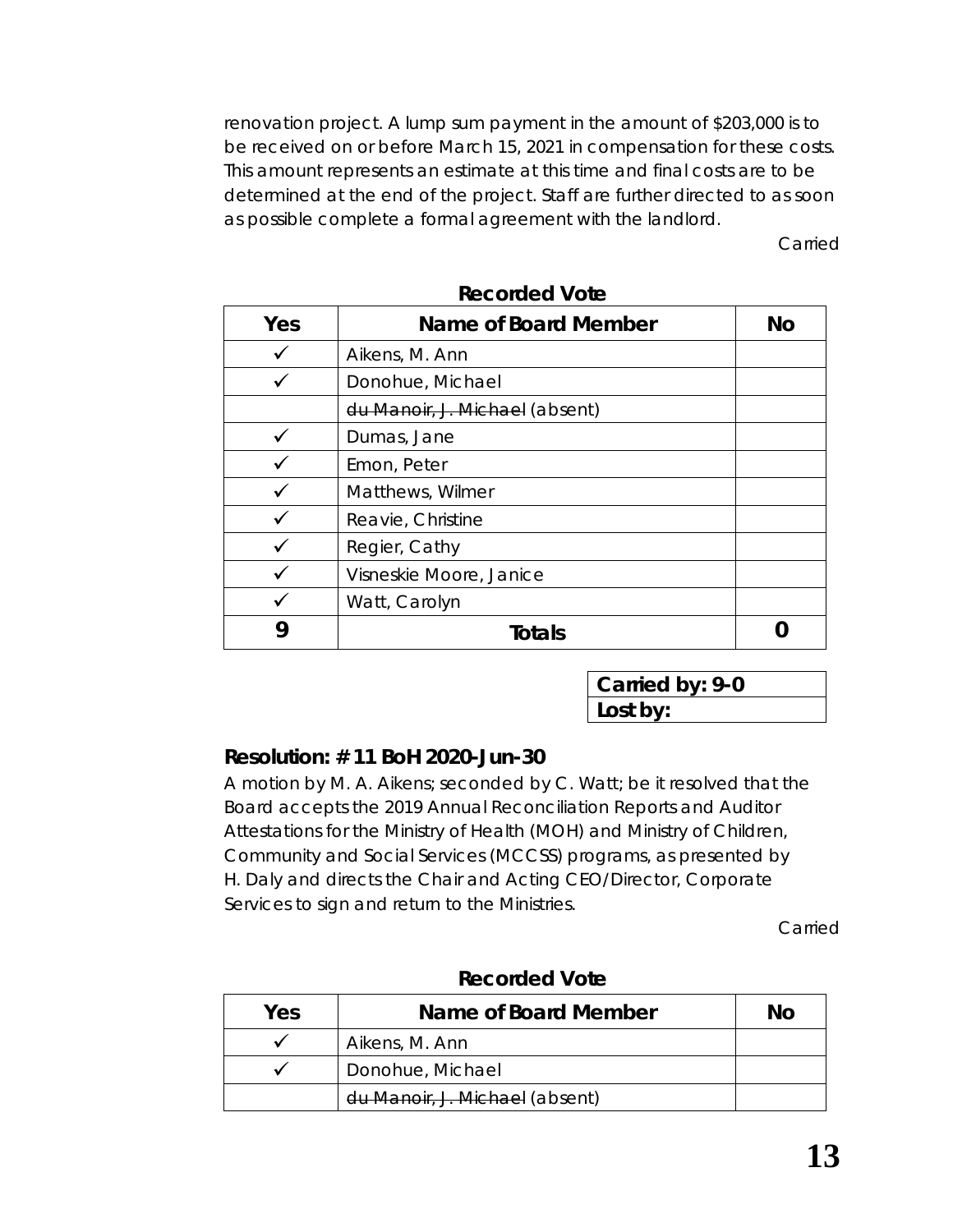| Dumas, Jane             |  |
|-------------------------|--|
| Emon, Peter             |  |
| Matthews, Wilmer        |  |
| Reavie, Christine       |  |
| Regier, Cathy           |  |
| Visneskie Moore, Janice |  |
| Watt, Carolyn           |  |
| <b>Totals</b>           |  |

**Carried by: 9-0 Lost by:**

#### **Resolution: # 12 BoH 2020-Jun-30**

A motion by C. Regier; seconded by C. Reavie; be it resolved that the Board accept the Q1 2020 Financial update, as presented by H. Daly.

Carried

| Yes | Name of Board Member           | NΩ |
|-----|--------------------------------|----|
|     | Aikens, M. Ann                 |    |
|     | Donohue, Michael               |    |
|     | du Manoir, J. Michael (absent) |    |
|     | Dumas, Jane                    |    |
|     | Emon, Peter                    |    |
|     | Matthews, Wilmer               |    |
|     | Reavie, Christine              |    |
|     | Regier, Cathy                  |    |
|     | Visneskie Moore, Janice        |    |
|     | Watt, Carolyn                  |    |
| y   | Totals                         |    |

#### **Recorded Vote**

**Carried by: 9-0 Lost by:**

#### **Resolution: # 13 BoH 2020-Jun-30**

A motion by M. Donohue; seconded by P. Emon; be it resolved that the draft resolution regarding payment of an emergency premium to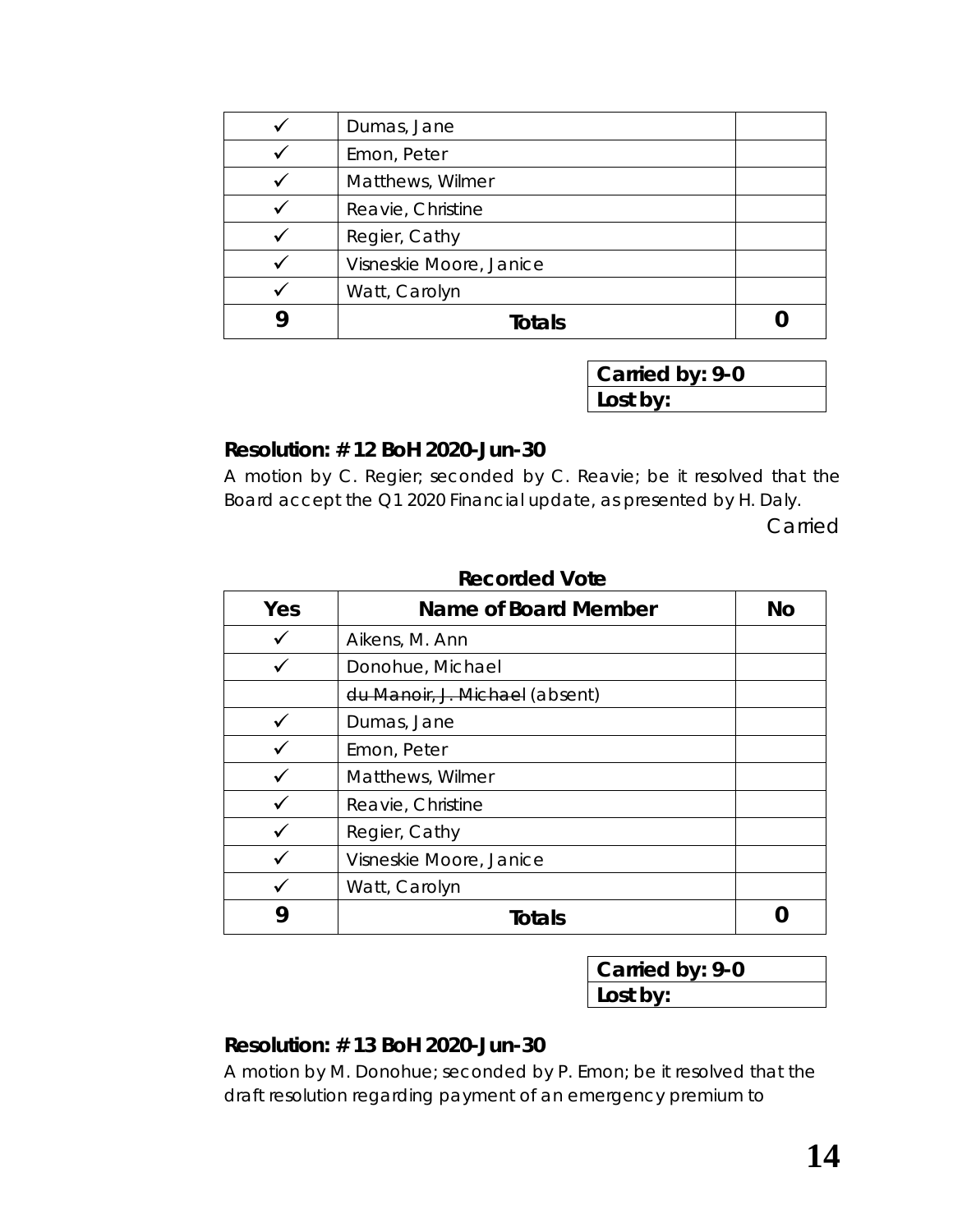non-union, non-management staff be amended to provide that this payment be authorized while the Renfrew County and District Health Unit Emergency Plan was in effect to respond to the COVID-19 pandemic, and that the issue of the premium being authorized for other instances be referred to the Resources Committee for recommendation to Board.

Carried

| Yes | Name of Board Member           | <b>No</b> |
|-----|--------------------------------|-----------|
|     | Aikens, M. Ann                 |           |
|     | Donohue, Michael               |           |
|     | du Manoir, J. Michael (absent) |           |
|     | Dumas, Jane                    |           |
|     | Emon, Peter                    |           |
|     | Matthews, Wilmer               |           |
|     | Reavie, Christine              |           |
|     | Regier, Cathy                  |           |
|     | Visneskie Moore, Janice        |           |
|     | Watt, Carolyn                  |           |
|     | Totals                         |           |

#### **Recorded Vote**

**Carried by: 7-2 Lost by:**

### **Resolution: # 14 BoH 2020-Jun-30**

A motion by M. A. Aikens; seconded by W. Matthews; be it resolved that the Board approves the proposed emergency premium pay for non-union, non-management staff with the following conditions:

- a. Emergency: Premium to non-union, non-management staff be amended to provide that this payment be authorized while the Renfrew County and District Health Unit Emergency Plan was in effect to respond to the COVID-19 pandemic, and that the issue of the premium being authorized for other instances be referred to the Resources Committee for recommendation to Board.
- b. No Pyramiding/Duplicating: Shift or weekend premiums cannot be duplicated or pyramided with overtime at the premium rate.
- c. Shift Premium: A shift premium of \$2.30 per hour will be paid for work performed on a weekday (Monday through Friday) between 17:30 hours and 07:00 hours the next calendar day.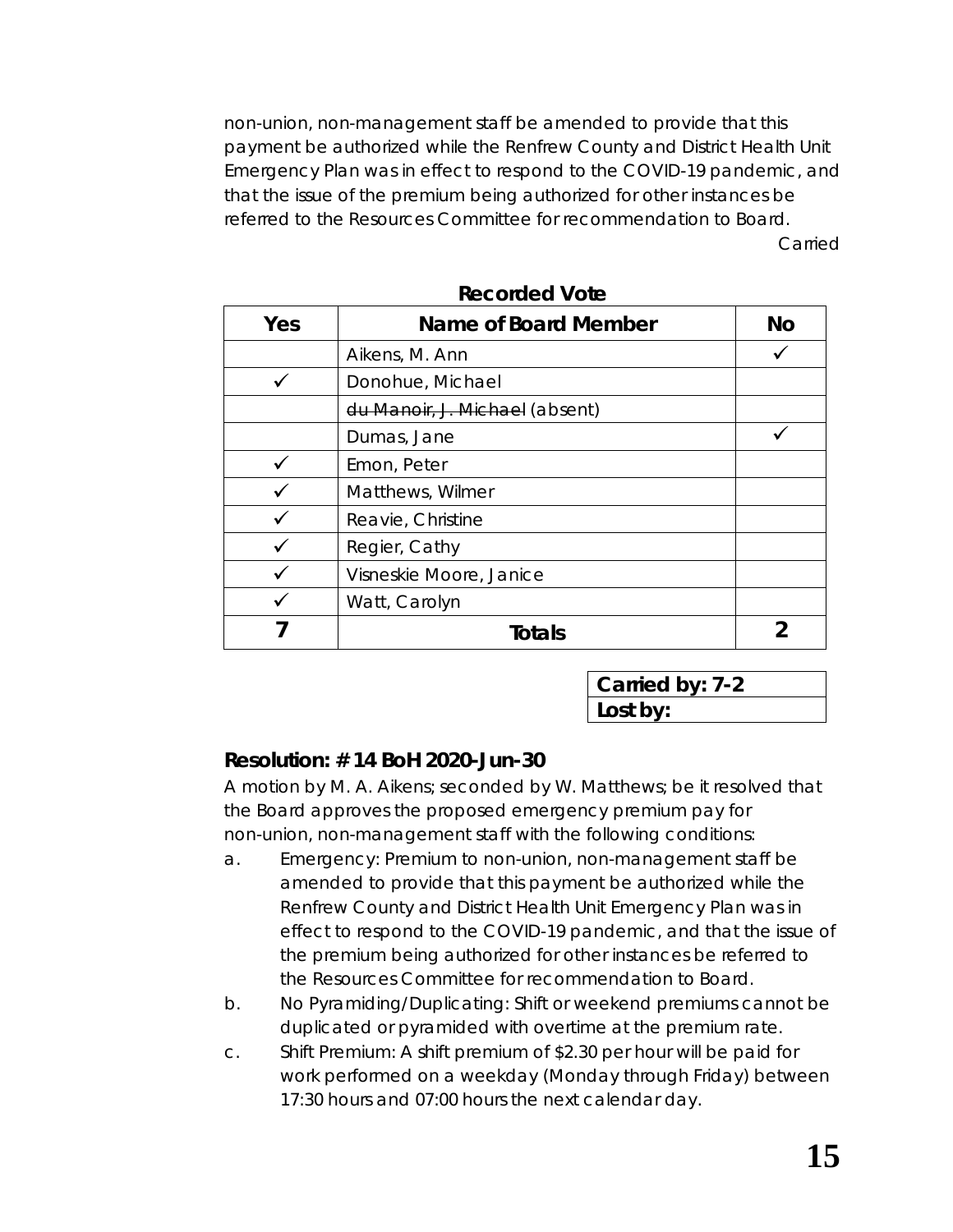d. Weekend Premium: A weekend premium of \$2.20 per hour will be paid for work performed on a weekend (Saturday and Sunday), between 07:00 hours on Saturday and midnight Sunday night Carried

| Yes | Name of Board Member           | <b>No</b> |
|-----|--------------------------------|-----------|
|     | Aikens, M. Ann                 |           |
|     | Donohue, Michael               |           |
|     | du Manoir, J. Michael (absent) |           |
|     | Dumas, Jane                    |           |
|     | Emon, Peter                    |           |
|     | Matthews, Wilmer               |           |
|     | Reavie, Christine              |           |
|     | Regier, Cathy                  |           |
|     | Visneskie Moore, Janice        |           |
|     | Watt, Carolyn                  |           |
|     | Totals                         |           |

### **Recorded Vote**

**Carried by: 7-2 Lost by:**

#### **Resolution: # 15 BoH 2020-Jun-30**

A motion by C. Reavie; seconded by C. Regier; be it resolved that the Board accept the written report from H. Daly, Acting Chief Executive Officer/Director, Corporate Services.

Carried

| Yes | Name of Board Member           | Nο |
|-----|--------------------------------|----|
|     | Aikens, M. Ann                 |    |
|     | Donohue, Michael               |    |
|     | du Manoir, J. Michael (absent) |    |
|     | Dumas, Jane                    |    |
|     | Emon, Peter                    |    |
|     | Matthews, Wilmer               |    |
|     | Reavie, Christine              |    |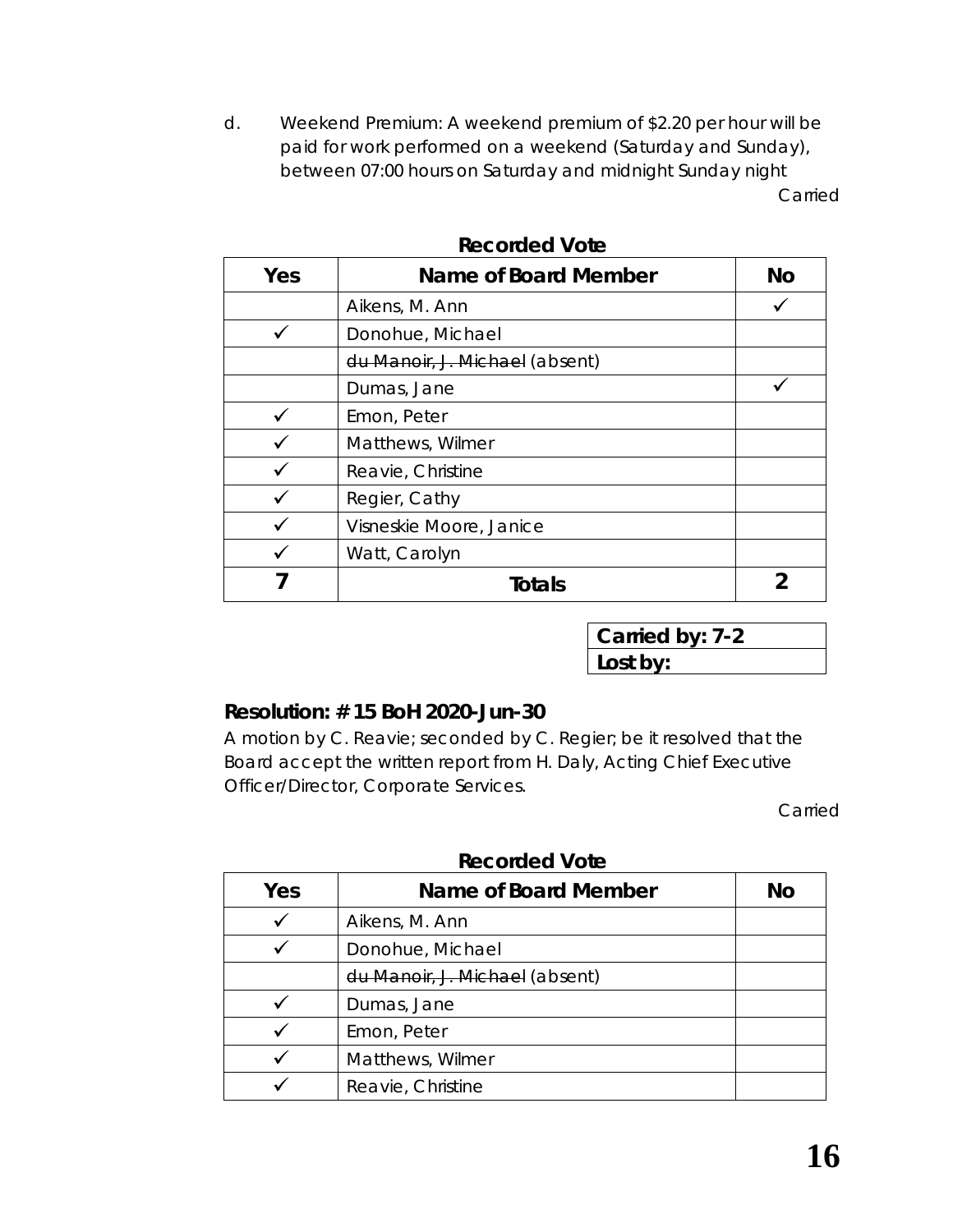| Regier, Cathy           |  |
|-------------------------|--|
| Visneskie Moore, Janice |  |
| Watt, Carolyn           |  |
| Totals                  |  |

**Carried by: 9-0 Lost by:**

At 11:40 a.m. Dr. Cushman vacated the meeting.

#### **08. New Business**

P. Emon, Executive Committee Chair, was directed by the Board to arrange an Executive Committee meeting in July 2020.

Emon was tasked to include in that meeting how the Board will conduct meetings after the *Emergency Management and Civil Protection Act* has been lifted.

It was also noted that during July 2020, the Classroom at 7 International Drive, Pembroke, will not be available for meetings, due to building construction undertaken by the County of Renfrew.

#### **09. Date of Next Meeting**

The next Regular Board of Health meeting is scheduled for Tuesday, July 28, 2020, at 10:00 a.m.

#### **10. Adjournment**

#### **Resolution: # 16 BoH 2020-Jun-30**

A motion by C. Reavie; seconded by C. Regier; be it resolved that the Board meeting be adjourned at 12:27 p.m.

Carried

| Yes | Name of Board Member           | No |
|-----|--------------------------------|----|
|     | Aikens, M. Ann                 |    |
|     | Donohue, Michael               |    |
|     | du Manoir, J. Michael (absent) |    |
|     | Dumas, Jane                    |    |
|     | Emon, Peter                    |    |